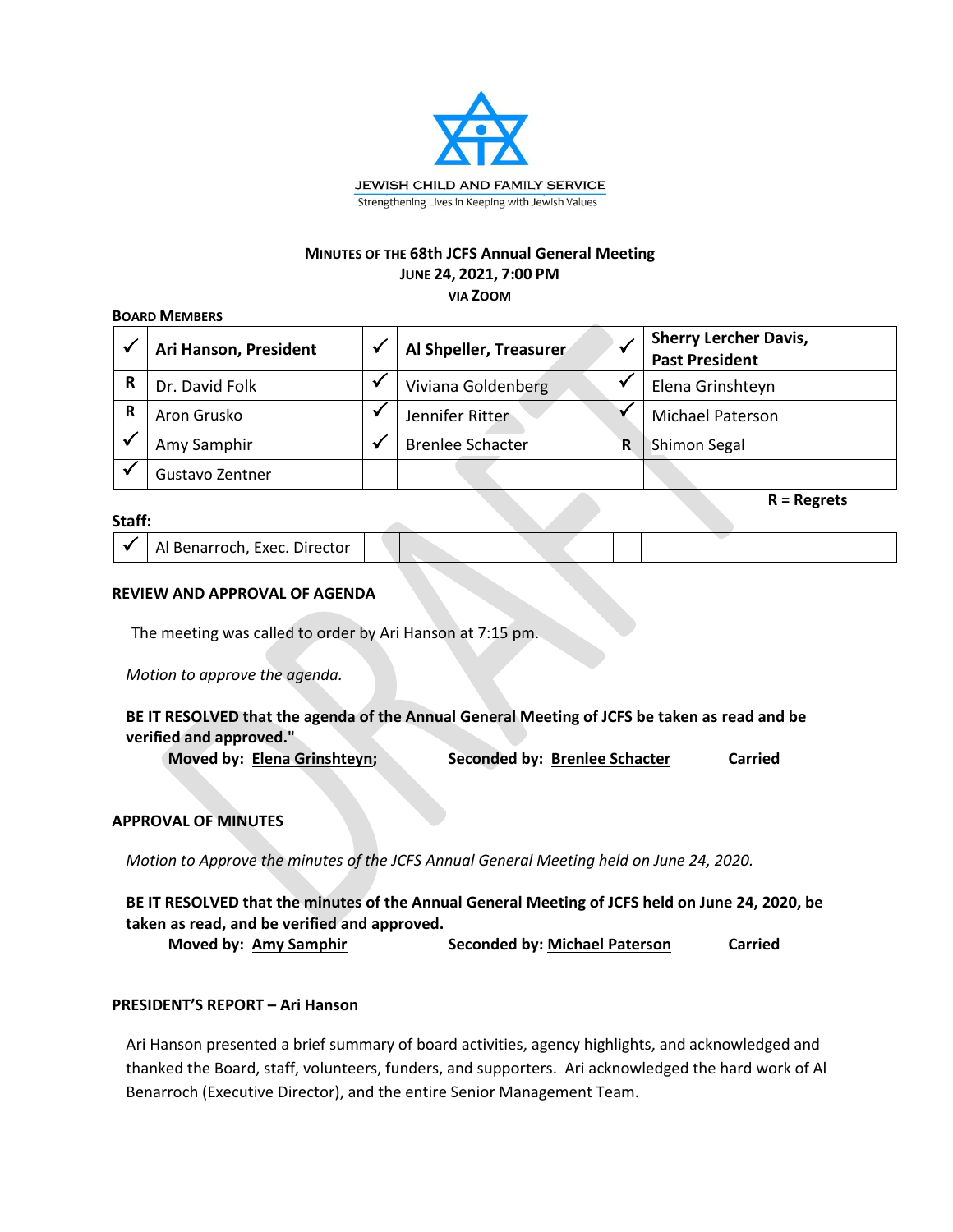#### **TREASURER'S REPORT - Al Shpeller**

Al Shpeller, JCFS Treasurer, presented a summary of the JCFS Audited Financial Statements.

*Motion to approve the Financial Statements, including the Audited Financial Statement.*

**BE IT RESOLVED that the Condensed Statement of Financial Activities for the fiscal year ending March 31, 2021 (together with the auditor's report thereon) be approved.**

 **Moved by: Al Shpeller for the Audit Committee; Seconded by: Jennifer Ritter Carried**

*Motion to appoint Booke and Partners as Auditors.*

**BE IT RESOLVED that Booke & Partners be retained as auditors for the fiscal year April 1, 2021 to March 31, 2022 or until their successors are duly appointed.**

 **Moved by: Al Shpeller; Seconded by: Michael Paterson Carried**

**NOMINATNG COMMITTEE REPORT – Ari Hanson**

*Motion to extend Directors' Terms.*

**BE IT RESOLVED that the terms of Dr. David Folk, Brenlee Schacter, and Michael Paterson be extended to additional 3-year terms respectively, in the roles of Director of JCFS or until a successor is duly elected or appointed.**

**Moved by: Gustavo Zentner; Seconded by: Elena Grinshteyn Carried**

# **ACCEPTANCE OF ACTIONS OF THE BOARD - Sherry Lercher Davis**

*Motion to accept all actions of the Board for the 2020-2021 fiscal year.* 

**BE IT RESOLVED that all decisions and actions of the board since the last Annual General Meeting be approved.**

**Moved by: Jennifer Ritter; Seconded by: Brenlee Schacter Carried**

#### **ADJOURNMENT OF THE BUSINESS MEETING – Ari Hanson**

*Motion to adjourn.*

**BE IT RESOLVED that this meeting be adjourned.**

**Moved by: Ari Hanson; Seconded by: Gustavo Zentner Carried**

\_\_\_\_\_\_\_\_\_\_\_\_\_\_\_\_\_\_\_\_\_\_\_\_\_\_\_\_ \_\_\_\_\_\_\_\_\_\_\_\_\_\_\_\_\_\_\_\_\_\_\_\_\_\_\_\_\_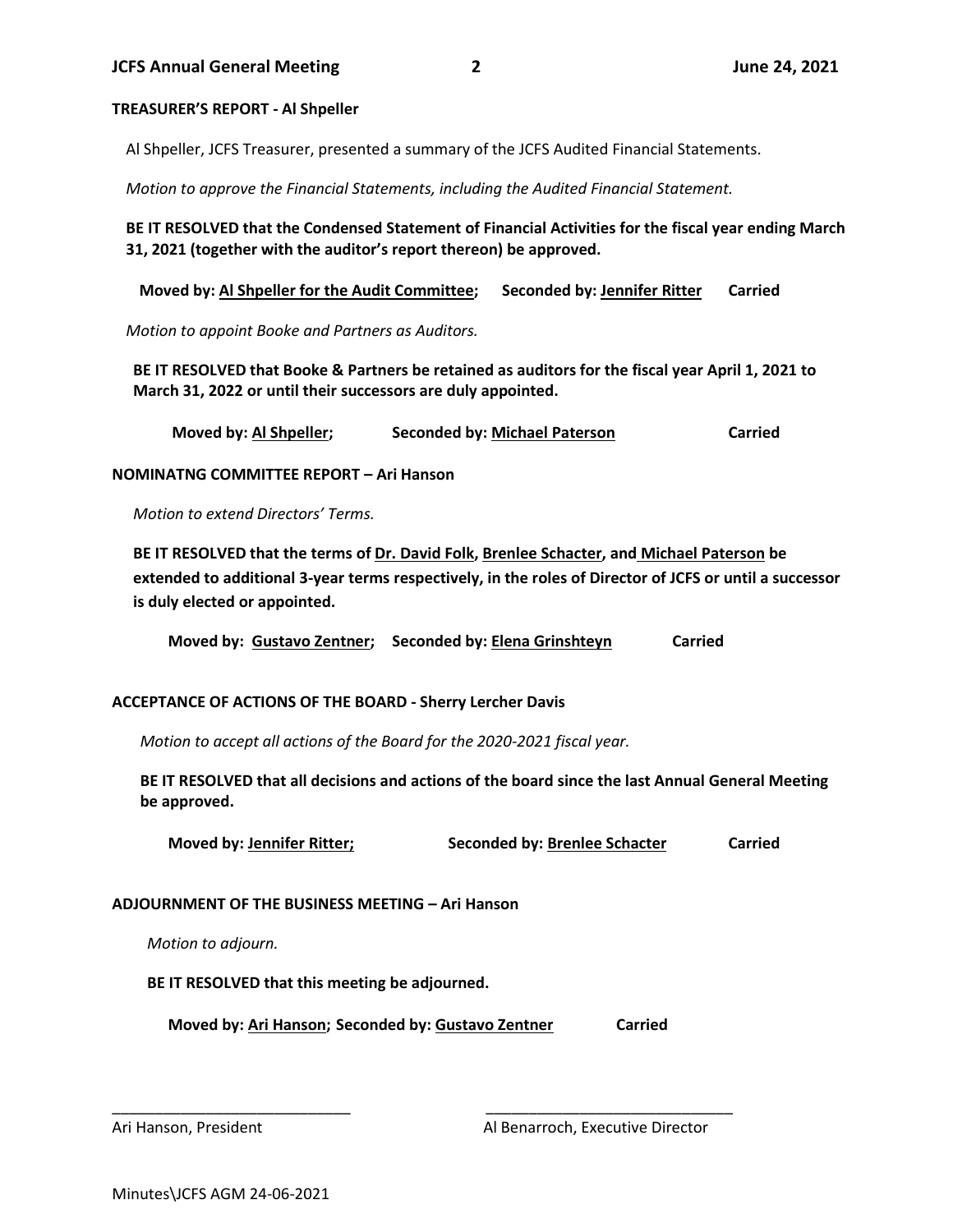

# **Motions Presented at the Business Meeting of the 68th JCFS Annual General Meeting held on June 24, 2021.**

| (Call to Order)<br><b>Ari Hanson</b> | no motion required                                                                                      |
|--------------------------------------|---------------------------------------------------------------------------------------------------------|
| <b>Motion 1</b>                      | "BE IT RESOLVED that the Agenda of the 2021 Annual General Meeting                                      |
| (Approval of Agenda)                 |                                                                                                         |
| <b>Ari Hanson</b>                    | of JCFS be taken as read and be verified and approved."                                                 |
|                                      | You have heard the motion by: Elena Grinshteyn                                                          |
|                                      | and seconded by: Brenlee Schacter                                                                       |
|                                      |                                                                                                         |
|                                      | "BE IT RESOLVED that the minutes of the Annual General Meeting of                                       |
| <b>Motion 2</b>                      | JCFS held on June 24, 2020, be taken as read, and be verified and                                       |
| (acceptance of last year's           | approved."                                                                                              |
| minutes)<br><b>Ari Hanson</b>        |                                                                                                         |
|                                      | You have heard the motion by: Amy Samphir.                                                              |
|                                      | and seconded by: Michael Paterson                                                                       |
|                                      |                                                                                                         |
| <b>Motion 3</b>                      | "BE IT RESOLVED that the Condensed Statement of Financial Activities                                    |
| (Approval of Financial               | for JCFS for the fiscal year ending March 31, 2021 (together with the                                   |
| Statements)                          | Auditor's Report thereon) be approved."                                                                 |
| <b>AL SHPELLER</b>                   |                                                                                                         |
|                                      | You have heard the motion by: Al Shpeller for the Audit Committee.<br>and seconded by: Jennifer Ritter. |
|                                      |                                                                                                         |
| <b>Motion 4</b>                      | "BE IT RESOLVED that Booke & Partners be retained as auditors for JCFS                                  |
| (appointment of Auditor)             | for the fiscal year April 1, 2021 to March 31, 2022 or until their                                      |
| <b>AL SHPELLER</b>                   | successors are duly appointed."                                                                         |
|                                      |                                                                                                         |
|                                      | You have heard the motion by: Al Shpeller for the Audit Committee                                       |
|                                      | and seconded by: Michael Paterson                                                                       |
| <b>Motion 5</b>                      | "BE IT RESOLVED that the terms for Dr. David Folk, Brenlee Schacter,                                    |
|                                      | and Michael Paterson be extended to additional 3-year terms,                                            |
| (Extension of Directors' terms)      | respectively, as Directors of JCFS or until a successor is duly elected or                              |
| <b>Sherry Lercher Davis</b>          | appointed."                                                                                             |
|                                      |                                                                                                         |
|                                      | You have heard the motion by: Gustavo Zentner                                                           |
|                                      | and seconded by: Elena Grinshteyn                                                                       |
|                                      |                                                                                                         |